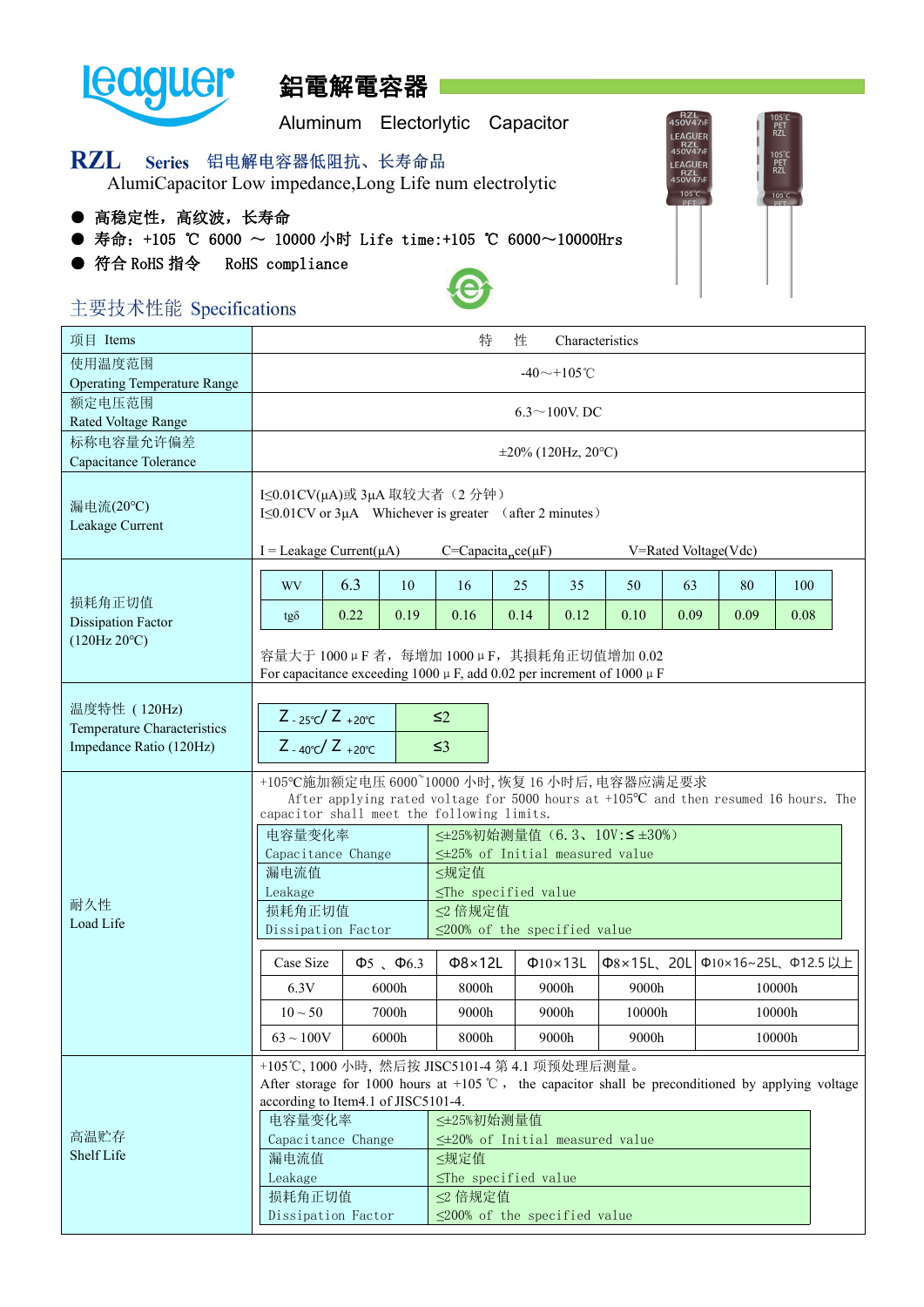



Aluminum Electorlytic Capacitor

### **RZL Series**

■ 额定纹波电流的频率系数 Frequency coefficient of rated ripple current

| 频率 (Hz)<br>$CAP(\mu F)$ | 120  | 1K   | $10K \leq$ | 100K |
|-------------------------|------|------|------------|------|
| $8.2 - 180 \mu F$       | 0.40 | 0.75 | 0.90       | 1.0  |
| $220 - 560 \mu F$       | 0.50 | 0.85 | 0.94       | 1.0  |
| $680 - 1800 \mu F$      | 0.60 | 0.87 | 0.95       | 1.0  |
| $2200 \sim 3900 \mu F$  | 0.75 | 0.90 | 0.95       | 1.0  |
| 4700~22000µF            | 0.85 | 0.95 | 0.98       | 1.0  |

### ■外形图及尺寸 Case size table



mm

| $\Phi D \pm 0.5$    | 5   | 6.3 | 8         | 8   | 10          | 12.5 or 13      | 16                  | 18          |
|---------------------|-----|-----|-----------|-----|-------------|-----------------|---------------------|-------------|
| ┶                   | 11  | 11  | 16<br>12, | 20  | 12,16,20,25 | 20,25,30,<br>35 | 20,25,,32,<br>35,40 | 20,32,36,40 |
| F±0.5               | 2.0 | 2.5 | 3.5       | 3.5 | 5.0<br>5.0  |                 | 7.5                 | 7.5         |
| $\Phi$ d $\pm$ 0.05 |     | 0.5 |           |     | 0.8         |                 |                     |             |
| a                   |     |     | 1.5       |     |             | 2.0             |                     |             |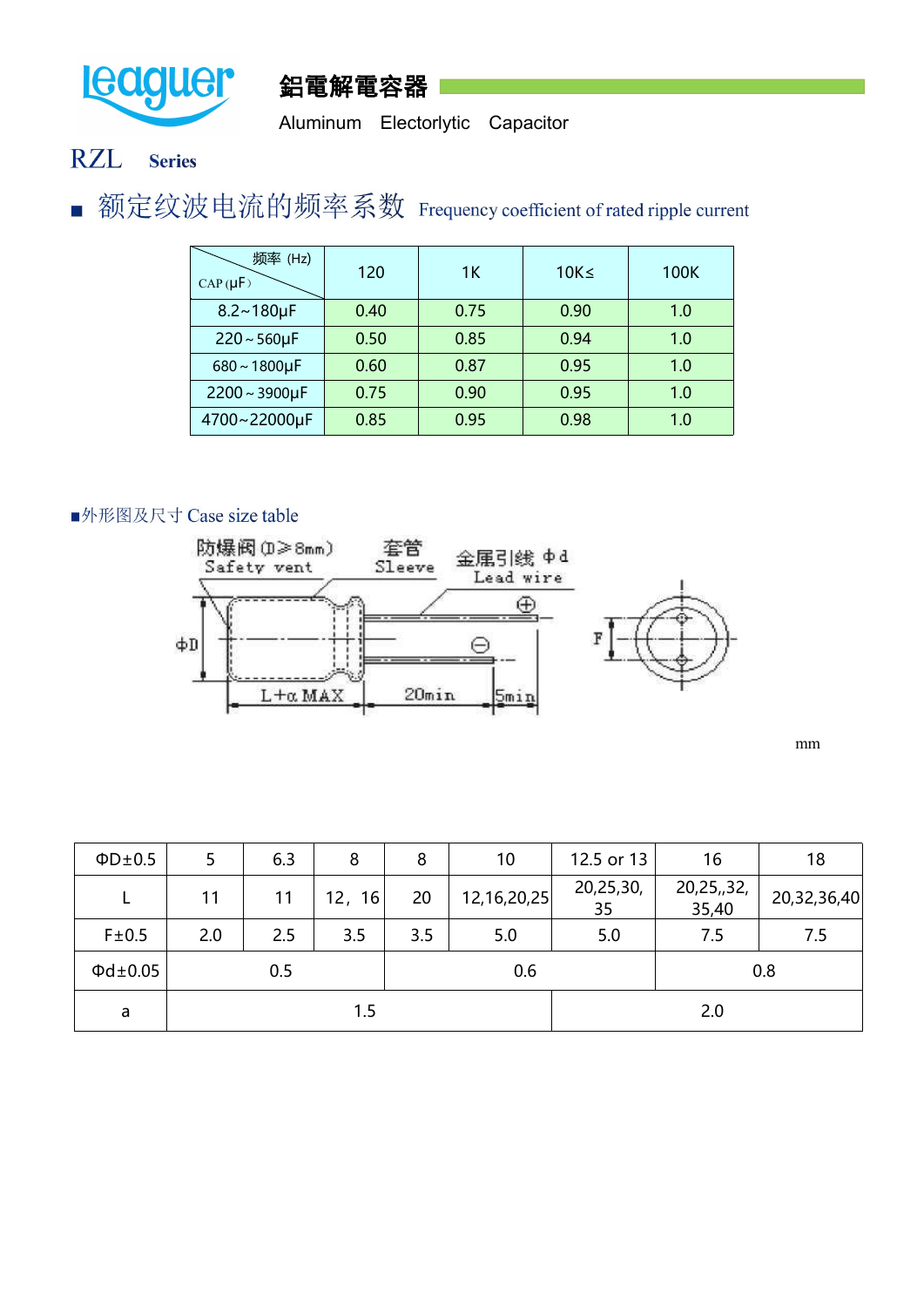

## 鋁電解電容器

Aluminum Electorlytic Capacitor

### **RZL Series**

■ 规格壳号、最大允许纹波电流

Standard sizes & Maximum permissible ripple current

| WV               | 6.3V                             |              |                |                                  | <b>10V</b>   |                | <b>16V</b>                       |              |                | <b>25V</b>                       |              |                |  |
|------------------|----------------------------------|--------------|----------------|----------------------------------|--------------|----------------|----------------------------------|--------------|----------------|----------------------------------|--------------|----------------|--|
| CAP<br>$(\mu F)$ | <b>Size</b>                      | Ripple       | $Z(\Omega)$    | <b>Size</b>                      | Ripple       | $Z(\Omega)$    | <b>Size</b>                      | Ripple       | $Z(\Omega)$    | <b>Size</b>                      | Ripple       | $Z(\Omega)$    |  |
| 68               |                                  |              |                |                                  |              |                |                                  |              |                | $5 \times 11$                    | 450          | 0.38           |  |
| 120              |                                  |              |                |                                  |              |                | $5 \times 11$                    | 450          | 0.38           |                                  |              |                |  |
| 150              |                                  |              |                | $5 \times 11$                    | 450          | 0.38           |                                  |              |                | $6.3 \times 11$                  | 700          | 0.17           |  |
| 220              | $5 \times 11$                    | 345          | 0.38           |                                  |              |                |                                  |              |                |                                  |              |                |  |
| 270              |                                  |              |                |                                  |              |                | $6.3 \times 11$                  | 700          | 0.17           | $8 \times 12$                    | 1200         | 0.075          |  |
| 330              |                                  |              |                | $6.3 \times 11$                  | 700          | 0.17           |                                  |              |                |                                  |              |                |  |
|                  |                                  |              |                |                                  |              |                |                                  |              |                | $8 \times 15$                    | 1600         | 0.059          |  |
| 470              | $6.3 \times 11$                  | 540          | 0.17           |                                  |              |                | $8 \times 12$                    | 1200         | 0.075          | $10 \times 13$                   | 1700         | 0.053          |  |
| 560              |                                  |              |                | $8 \times 12$                    | 1200         | 0.075          |                                  |              |                | $8 \times 20$                    | 1960         | 0.041          |  |
|                  |                                  |              |                |                                  |              |                | $8 \times 15$                    | 1600         | 0.059          |                                  |              |                |  |
| 680              |                                  |              |                |                                  |              |                | $10 \times 13$                   | 1700         | 0.053          | $10\times 16$                    | 2000         | 0.038          |  |
| 820              | $8 \times 12$                    | 845          | 0.075          | $8 \times 15$                    | 1600         | 0.059          | $8 \times 20$                    | 1960         | 0.041          | $10 \times 20$                   | 2500         | 0.028          |  |
|                  |                                  |              |                | $8 \times 20$                    | 1960         | 0.041          | $10\times 16$                    | 2000         | 0.038          | $13\times16$                     | 2400         | 0.035          |  |
| 1000             |                                  |              |                | $10 \times 13$                   | 1700         | 0.053          |                                  |              |                |                                  |              |                |  |
| 1200             | $8 \times 15$<br>$10 \times 13$  | 1250<br>1330 | 0.059          | $10 \times 16$                   | 2000         | 0.038          |                                  |              |                | $10 \times 25$                   | 2900         | 0.026          |  |
|                  |                                  |              | 0.053          |                                  |              |                | $10 \times 20$                   | 2500         | 0.028          |                                  |              |                |  |
| 1500             | $8 \times 20$                    | 1500         | 0.041          |                                  |              |                | $13 \times 16$                   | 2400         | 0.035          | $13 \times 20$                   | 2600         | 0.025          |  |
| 1800             | $10 \times 16$                   | 1760         | 0.038          | $10 \times 20$<br>$13 \times 16$ | 1800<br>2400 | 0.028<br>0.035 | $10 \times 25$                   | 2900         | 0.026          | $13 \times 25$                   | 3200         | 0.019          |  |
| 2200             |                                  |              |                | $10 \times 25$                   | 2900         | 0.026          | $13 \times 20$                   | 2600         | 0.025          | $13 \times 30$                   | 3660         | 0.018          |  |
|                  |                                  |              |                |                                  |              |                |                                  |              |                | $16 \times 20$                   | 3330         | 0.021          |  |
| 2700             | $10 \times 20$<br>$13 \times 16$ | 1960<br>1900 | 0.028<br>0.035 | $13 \times 20$                   | 2600         | 0.025          | $13 \times 25$                   | 3200         | 0.019          | $13\times35$                     | 4120         | 0.016          |  |
| 3300             | $10 \times 25$                   | 2250         | 0.026          |                                  |              |                | $13 \times 30$                   | 3660         | 0.018          | $16 \times 25$<br>$18 \times 20$ | 3810<br>3450 | 0.017<br>0.020 |  |
| 3900             | $13 \times 20$                   | 2480         | 0.025          | $13 \times 25$                   | 3200         | 0.019          | $13 \times 35$                   | 4120         | 0.016          |                                  |              |                |  |
|                  |                                  |              |                | $13\times30$                     | 3660         | 0.018          | $16 \times 20$                   | 3330         | 0.021          | $16 \times 32$                   | 4100         | 0.016          |  |
| 4700             |                                  |              |                | $16 \times 20$                   | 3330         | 0.021          | $18 \times 20$                   | 3450         | 0.020          | $18 \times 25$                   | 3880         | 0.016          |  |
|                  | $13 \times 25$                   | 2900         | 0.019          | $16 \times 35$                   | 4120         | 0.016          | $16 \times 25$                   | 3810         | 0.017          | $16 \times 36$                   | 4280         | 0.014          |  |
| 5600             |                                  |              |                | $18 \times 20$                   | 3450         | 0.020          |                                  |              |                | $18 \times 32$                   | 4190         | 0.014          |  |
| 6800             | $13\times30$                     | 3450         | 0.018          | $16 \times 25$                   | 3810         | 0.017          | $16 \times 32$                   | 4100         | 0.016          | $16\times40$                     | 4580         | 0.013          |  |
|                  | $16 \times 20$<br>$13 \times 35$ | 3250<br>3570 | 0.021<br>0.016 | $16 \times 32$                   | 4100         | 0.016          | $18 \times 25$<br>$16 \times 36$ | 3880<br>4280 | 0.016<br>0.014 | $18\times36$                     | 4380         | 0.012          |  |
| 8200             | $18 \times 20$                   | 3450         | 0.020          | $18 \times 25$                   | 3880         | 0.016          | $18 \times 32$                   | 4190         | 0.014          | 8200                             | 4960         | 0.011          |  |
|                  |                                  | 3630         | 0.017          | $16 \times 36$                   | 4280         | 0.014          | $16\times40$                     | 4580         | 0.013          |                                  |              |                |  |
| 10000            | $16 \times 25$                   |              |                | $18 \times 32$                   | 4190         | 0.014          | $18 \times 36$                   | 4380         | 0.012          |                                  |              |                |  |
| 12000            | $16 \times 32$                   | 4100         | 0.016          | $16\times40$                     | 4580         | 0.013          | $18\times40$                     | 4960         | 0.011          |                                  |              |                |  |
|                  | $18 \times 25$<br>$16 \times 36$ | 3880<br>4280 | 0.016<br>0.014 | $18\times36$                     | 4380         | 0.012          |                                  |              |                |                                  |              |                |  |
| 15000            | $18 \times 32$                   | 4190         | 0.014          | $18\times40$                     | 4960         | 0.011          |                                  |              |                |                                  |              |                |  |
|                  | $16\times40$                     | 4580         | 0.013          |                                  |              |                |                                  |              |                |                                  |              |                |  |
| 18000            | $18 \times 36$                   | 4380         | 0.012          |                                  |              |                |                                  |              |                |                                  |              |                |  |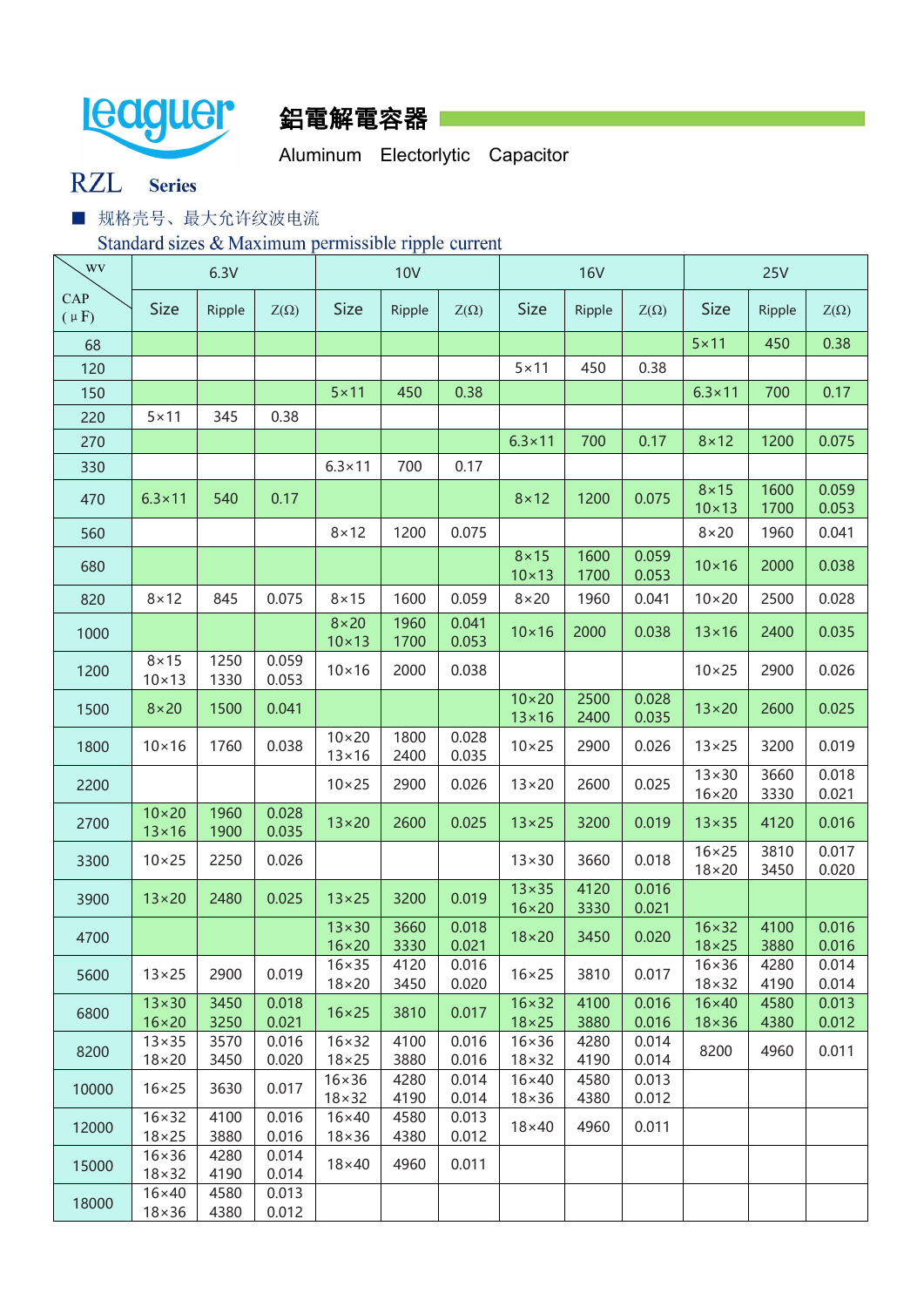ed ripple current: (mA, 105°C,100KHz)

## leaguer 鋁電解電容器

Aluminum Electorlytic Capacitor

| $CAP(\mu F)$<br><b>Size</b><br><b>Size</b><br><b>Size</b><br><b>Size</b><br>Ripple<br>$Z(\Omega)$<br>Ripple<br>$Z(\Omega)$<br>Ripple<br>$Z(\Omega)$<br>$Z(\Omega)$<br>Ripple<br>$5 \times 11$<br>0.52<br>$6.3 \times 11$<br>240<br>390<br>0.34<br>18<br>$6.3 \times 11$<br>420<br>0.24<br>$8 \times 12$<br>0.20<br>650<br>33<br>$5 \times 11$<br>450<br>0.38<br>$8 \times 15$<br>820<br>0.14<br>47<br>0.12<br>$8 \times 20$<br>1090<br>$6.3 \times 11$<br>700<br>0.18<br>56<br>0.14<br>$10 \times 13$<br>860<br>0.090<br>$10\times 16$<br>1150<br>82<br>$10 \times 20$<br>$6.3 \times 11$<br>700<br>0.017<br>$8 \times 12$<br>1200<br>0.085<br>$8 \times 15$<br>990<br>0.10<br>1570<br>0.068<br>100<br>1200<br>0.077<br>$8 \times 20$<br>0.065<br>1600<br>$13 \times 16$<br>0.090<br>$8 \times 15$<br>1430<br>120<br>$10 \times 13$<br>990<br>0.090<br>$10 \times 13$<br>1280<br>0.073<br>$10 \times 25$<br>0.055<br>1780<br>150<br>0.048<br>$8 \times 12$<br>1200<br>0.075<br>$8 \times 20$<br>1960<br>0.049<br>$10\times 16$<br>1200<br>0.061<br>$13 \times 20$<br>1800<br>180<br>$10 \times 16$<br>1650<br>0.053<br>$13 \times 25$<br>$8 \times 15$<br>1600<br>0.059<br>2210<br>0.038<br>220<br>$10\times20$<br>1570<br>0.045<br>$13 \times 30$<br>0.033<br>2520<br>$10 \times 13$<br>1700<br>0.053<br>270<br>$13 \times 16$<br>1570<br>0.058<br>0.036<br>$16 \times 20$<br>2150<br>$10\times20$<br>2060<br>0.038<br>$8 \times 20$<br>1960<br>0.041<br>$10 \times 25$<br>1990<br>0.037<br>330<br>$13\times16$<br>2160<br>0.045<br>$13 \times 35$<br>2860<br>0.026<br>$16 \times 25$<br>0.028<br>2620<br>390<br>2000<br>0.038<br>$10 \times 25$<br>2420<br>0.032<br>$13 \times 20$<br>1990<br>0.033<br>390<br>0.032<br>$18\times20$<br>2280<br>$10\times20$<br>2500<br>0.028<br>$13\times20$<br>2300<br>0.032<br>0.022<br>$16 \times 32$<br>2900<br>470<br>$16 \times 36$<br>0.020<br>3150<br>2400<br>$13 \times 25$<br>0.026<br>$13\times16$<br>0.035<br>2460<br>560<br>$18 \times 25$<br>0.027<br>2750<br>$13 \times 30$<br>0.024<br>$16\times40$<br>0.018<br>2760<br>3710<br>2900<br>0.026<br>$10 \times 25$<br>$13 \times 25$<br>2800<br>0.025<br>680<br>$16 \times 20$<br>2380<br>0.027<br>$18 \times 32$<br>0.020<br>3150<br>$13\times30$<br>3370<br>0.023<br>$13 \times 35$<br>3040<br>0.022<br>2600<br>0.025<br>$18 \times 36$<br>$13 \times 20$<br>3710<br>0.018<br>820<br>$16 \times 20$<br>3070<br>0.026<br>0.026<br>$18\times20$<br>2530<br>0.021<br>$16 \times 25$<br>2890<br>0.024<br>$18\times40$<br>0.017<br>$13 \times 35$<br>3810<br>4060<br>1000<br>$16 \times 25$<br>3510<br>$0.022$   16×32<br>3280<br>0.020<br>$13 \times 25$<br>3200<br>0.019<br>1200<br>$18\times20$<br>3120<br>0.025<br>$18 \times 25$<br>2930<br>0.022<br>$13\times30$<br>$16 \times 32$<br>$16 \times 35$<br>3660<br>0.018<br>4030<br>0.019<br>3440<br>0.018<br>1500<br>$16 \times 20$<br>3330<br>0.021<br>3530<br>$18 \times 25$<br>0.021<br>$18 \times 32$<br>3380<br>0.018<br>$13 \times 35$<br>4120<br>0.016<br>$16\times40$<br>3690<br>0.016<br>$16 \times 25$<br>3810<br>0.017<br>$16 \times 36$<br>4220<br>0.016<br>1800<br>$18\times36$<br>3550<br>0.017<br>0.020<br>$18\times20$<br>3450<br>$16\times40$<br>4500<br>0.014<br>$18\times40$<br>2200<br>3930<br>0.015<br>$18 \times 32$<br>0.016<br>4080<br>$16 \times 32$<br>4100<br>0.016<br>$18\times36$<br>4270<br>0.013<br>2700<br>$18 \times 25$<br>3880<br>0.016<br>$16 \times 36$<br>4280<br>0.014<br>$18\times40$<br>4850<br>0.012<br>3300<br>$18 \times 32$<br>0.014<br>4190<br>$16\times40$<br>4580<br>0.013<br>3900<br>$18\times36$<br>4380<br>0.012<br>4900<br>0.011<br>$18\times40$<br>4700 | <b>WV</b> | 35V |  | 50V |  |  | 63V | <b>100V</b> |  |  |  |
|--------------------------------------------------------------------------------------------------------------------------------------------------------------------------------------------------------------------------------------------------------------------------------------------------------------------------------------------------------------------------------------------------------------------------------------------------------------------------------------------------------------------------------------------------------------------------------------------------------------------------------------------------------------------------------------------------------------------------------------------------------------------------------------------------------------------------------------------------------------------------------------------------------------------------------------------------------------------------------------------------------------------------------------------------------------------------------------------------------------------------------------------------------------------------------------------------------------------------------------------------------------------------------------------------------------------------------------------------------------------------------------------------------------------------------------------------------------------------------------------------------------------------------------------------------------------------------------------------------------------------------------------------------------------------------------------------------------------------------------------------------------------------------------------------------------------------------------------------------------------------------------------------------------------------------------------------------------------------------------------------------------------------------------------------------------------------------------------------------------------------------------------------------------------------------------------------------------------------------------------------------------------------------------------------------------------------------------------------------------------------------------------------------------------------------------------------------------------------------------------------------------------------------------------------------------------------------------------------------------------------------------------------------------------------------------------------------------------------------------------------------------------------------------------------------------------------------------------------------------------------------------------------------------------------------------------------------------------------------------------------------------------------------------------------------------------------------------------------------------------------------------------------------------------------------------------------------------------------------------------------------------------------------------------------------------------------------------------------------------------------------------------------------------------------------------------------------------------------------------------------------------------------------------------------------------------------------------------------------------------------------------------------------------|-----------|-----|--|-----|--|--|-----|-------------|--|--|--|
|                                                                                                                                                                                                                                                                                                                                                                                                                                                                                                                                                                                                                                                                                                                                                                                                                                                                                                                                                                                                                                                                                                                                                                                                                                                                                                                                                                                                                                                                                                                                                                                                                                                                                                                                                                                                                                                                                                                                                                                                                                                                                                                                                                                                                                                                                                                                                                                                                                                                                                                                                                                                                                                                                                                                                                                                                                                                                                                                                                                                                                                                                                                                                                                                                                                                                                                                                                                                                                                                                                                                                                                                                                                              |           |     |  |     |  |  |     |             |  |  |  |
|                                                                                                                                                                                                                                                                                                                                                                                                                                                                                                                                                                                                                                                                                                                                                                                                                                                                                                                                                                                                                                                                                                                                                                                                                                                                                                                                                                                                                                                                                                                                                                                                                                                                                                                                                                                                                                                                                                                                                                                                                                                                                                                                                                                                                                                                                                                                                                                                                                                                                                                                                                                                                                                                                                                                                                                                                                                                                                                                                                                                                                                                                                                                                                                                                                                                                                                                                                                                                                                                                                                                                                                                                                                              |           |     |  |     |  |  |     |             |  |  |  |
|                                                                                                                                                                                                                                                                                                                                                                                                                                                                                                                                                                                                                                                                                                                                                                                                                                                                                                                                                                                                                                                                                                                                                                                                                                                                                                                                                                                                                                                                                                                                                                                                                                                                                                                                                                                                                                                                                                                                                                                                                                                                                                                                                                                                                                                                                                                                                                                                                                                                                                                                                                                                                                                                                                                                                                                                                                                                                                                                                                                                                                                                                                                                                                                                                                                                                                                                                                                                                                                                                                                                                                                                                                                              |           |     |  |     |  |  |     |             |  |  |  |
|                                                                                                                                                                                                                                                                                                                                                                                                                                                                                                                                                                                                                                                                                                                                                                                                                                                                                                                                                                                                                                                                                                                                                                                                                                                                                                                                                                                                                                                                                                                                                                                                                                                                                                                                                                                                                                                                                                                                                                                                                                                                                                                                                                                                                                                                                                                                                                                                                                                                                                                                                                                                                                                                                                                                                                                                                                                                                                                                                                                                                                                                                                                                                                                                                                                                                                                                                                                                                                                                                                                                                                                                                                                              |           |     |  |     |  |  |     |             |  |  |  |
|                                                                                                                                                                                                                                                                                                                                                                                                                                                                                                                                                                                                                                                                                                                                                                                                                                                                                                                                                                                                                                                                                                                                                                                                                                                                                                                                                                                                                                                                                                                                                                                                                                                                                                                                                                                                                                                                                                                                                                                                                                                                                                                                                                                                                                                                                                                                                                                                                                                                                                                                                                                                                                                                                                                                                                                                                                                                                                                                                                                                                                                                                                                                                                                                                                                                                                                                                                                                                                                                                                                                                                                                                                                              |           |     |  |     |  |  |     |             |  |  |  |
|                                                                                                                                                                                                                                                                                                                                                                                                                                                                                                                                                                                                                                                                                                                                                                                                                                                                                                                                                                                                                                                                                                                                                                                                                                                                                                                                                                                                                                                                                                                                                                                                                                                                                                                                                                                                                                                                                                                                                                                                                                                                                                                                                                                                                                                                                                                                                                                                                                                                                                                                                                                                                                                                                                                                                                                                                                                                                                                                                                                                                                                                                                                                                                                                                                                                                                                                                                                                                                                                                                                                                                                                                                                              |           |     |  |     |  |  |     |             |  |  |  |
|                                                                                                                                                                                                                                                                                                                                                                                                                                                                                                                                                                                                                                                                                                                                                                                                                                                                                                                                                                                                                                                                                                                                                                                                                                                                                                                                                                                                                                                                                                                                                                                                                                                                                                                                                                                                                                                                                                                                                                                                                                                                                                                                                                                                                                                                                                                                                                                                                                                                                                                                                                                                                                                                                                                                                                                                                                                                                                                                                                                                                                                                                                                                                                                                                                                                                                                                                                                                                                                                                                                                                                                                                                                              |           |     |  |     |  |  |     |             |  |  |  |
|                                                                                                                                                                                                                                                                                                                                                                                                                                                                                                                                                                                                                                                                                                                                                                                                                                                                                                                                                                                                                                                                                                                                                                                                                                                                                                                                                                                                                                                                                                                                                                                                                                                                                                                                                                                                                                                                                                                                                                                                                                                                                                                                                                                                                                                                                                                                                                                                                                                                                                                                                                                                                                                                                                                                                                                                                                                                                                                                                                                                                                                                                                                                                                                                                                                                                                                                                                                                                                                                                                                                                                                                                                                              |           |     |  |     |  |  |     |             |  |  |  |
|                                                                                                                                                                                                                                                                                                                                                                                                                                                                                                                                                                                                                                                                                                                                                                                                                                                                                                                                                                                                                                                                                                                                                                                                                                                                                                                                                                                                                                                                                                                                                                                                                                                                                                                                                                                                                                                                                                                                                                                                                                                                                                                                                                                                                                                                                                                                                                                                                                                                                                                                                                                                                                                                                                                                                                                                                                                                                                                                                                                                                                                                                                                                                                                                                                                                                                                                                                                                                                                                                                                                                                                                                                                              |           |     |  |     |  |  |     |             |  |  |  |
|                                                                                                                                                                                                                                                                                                                                                                                                                                                                                                                                                                                                                                                                                                                                                                                                                                                                                                                                                                                                                                                                                                                                                                                                                                                                                                                                                                                                                                                                                                                                                                                                                                                                                                                                                                                                                                                                                                                                                                                                                                                                                                                                                                                                                                                                                                                                                                                                                                                                                                                                                                                                                                                                                                                                                                                                                                                                                                                                                                                                                                                                                                                                                                                                                                                                                                                                                                                                                                                                                                                                                                                                                                                              |           |     |  |     |  |  |     |             |  |  |  |
|                                                                                                                                                                                                                                                                                                                                                                                                                                                                                                                                                                                                                                                                                                                                                                                                                                                                                                                                                                                                                                                                                                                                                                                                                                                                                                                                                                                                                                                                                                                                                                                                                                                                                                                                                                                                                                                                                                                                                                                                                                                                                                                                                                                                                                                                                                                                                                                                                                                                                                                                                                                                                                                                                                                                                                                                                                                                                                                                                                                                                                                                                                                                                                                                                                                                                                                                                                                                                                                                                                                                                                                                                                                              |           |     |  |     |  |  |     |             |  |  |  |
|                                                                                                                                                                                                                                                                                                                                                                                                                                                                                                                                                                                                                                                                                                                                                                                                                                                                                                                                                                                                                                                                                                                                                                                                                                                                                                                                                                                                                                                                                                                                                                                                                                                                                                                                                                                                                                                                                                                                                                                                                                                                                                                                                                                                                                                                                                                                                                                                                                                                                                                                                                                                                                                                                                                                                                                                                                                                                                                                                                                                                                                                                                                                                                                                                                                                                                                                                                                                                                                                                                                                                                                                                                                              |           |     |  |     |  |  |     |             |  |  |  |
|                                                                                                                                                                                                                                                                                                                                                                                                                                                                                                                                                                                                                                                                                                                                                                                                                                                                                                                                                                                                                                                                                                                                                                                                                                                                                                                                                                                                                                                                                                                                                                                                                                                                                                                                                                                                                                                                                                                                                                                                                                                                                                                                                                                                                                                                                                                                                                                                                                                                                                                                                                                                                                                                                                                                                                                                                                                                                                                                                                                                                                                                                                                                                                                                                                                                                                                                                                                                                                                                                                                                                                                                                                                              |           |     |  |     |  |  |     |             |  |  |  |
|                                                                                                                                                                                                                                                                                                                                                                                                                                                                                                                                                                                                                                                                                                                                                                                                                                                                                                                                                                                                                                                                                                                                                                                                                                                                                                                                                                                                                                                                                                                                                                                                                                                                                                                                                                                                                                                                                                                                                                                                                                                                                                                                                                                                                                                                                                                                                                                                                                                                                                                                                                                                                                                                                                                                                                                                                                                                                                                                                                                                                                                                                                                                                                                                                                                                                                                                                                                                                                                                                                                                                                                                                                                              |           |     |  |     |  |  |     |             |  |  |  |
|                                                                                                                                                                                                                                                                                                                                                                                                                                                                                                                                                                                                                                                                                                                                                                                                                                                                                                                                                                                                                                                                                                                                                                                                                                                                                                                                                                                                                                                                                                                                                                                                                                                                                                                                                                                                                                                                                                                                                                                                                                                                                                                                                                                                                                                                                                                                                                                                                                                                                                                                                                                                                                                                                                                                                                                                                                                                                                                                                                                                                                                                                                                                                                                                                                                                                                                                                                                                                                                                                                                                                                                                                                                              |           |     |  |     |  |  |     |             |  |  |  |
|                                                                                                                                                                                                                                                                                                                                                                                                                                                                                                                                                                                                                                                                                                                                                                                                                                                                                                                                                                                                                                                                                                                                                                                                                                                                                                                                                                                                                                                                                                                                                                                                                                                                                                                                                                                                                                                                                                                                                                                                                                                                                                                                                                                                                                                                                                                                                                                                                                                                                                                                                                                                                                                                                                                                                                                                                                                                                                                                                                                                                                                                                                                                                                                                                                                                                                                                                                                                                                                                                                                                                                                                                                                              |           |     |  |     |  |  |     |             |  |  |  |
|                                                                                                                                                                                                                                                                                                                                                                                                                                                                                                                                                                                                                                                                                                                                                                                                                                                                                                                                                                                                                                                                                                                                                                                                                                                                                                                                                                                                                                                                                                                                                                                                                                                                                                                                                                                                                                                                                                                                                                                                                                                                                                                                                                                                                                                                                                                                                                                                                                                                                                                                                                                                                                                                                                                                                                                                                                                                                                                                                                                                                                                                                                                                                                                                                                                                                                                                                                                                                                                                                                                                                                                                                                                              |           |     |  |     |  |  |     |             |  |  |  |
|                                                                                                                                                                                                                                                                                                                                                                                                                                                                                                                                                                                                                                                                                                                                                                                                                                                                                                                                                                                                                                                                                                                                                                                                                                                                                                                                                                                                                                                                                                                                                                                                                                                                                                                                                                                                                                                                                                                                                                                                                                                                                                                                                                                                                                                                                                                                                                                                                                                                                                                                                                                                                                                                                                                                                                                                                                                                                                                                                                                                                                                                                                                                                                                                                                                                                                                                                                                                                                                                                                                                                                                                                                                              |           |     |  |     |  |  |     |             |  |  |  |
|                                                                                                                                                                                                                                                                                                                                                                                                                                                                                                                                                                                                                                                                                                                                                                                                                                                                                                                                                                                                                                                                                                                                                                                                                                                                                                                                                                                                                                                                                                                                                                                                                                                                                                                                                                                                                                                                                                                                                                                                                                                                                                                                                                                                                                                                                                                                                                                                                                                                                                                                                                                                                                                                                                                                                                                                                                                                                                                                                                                                                                                                                                                                                                                                                                                                                                                                                                                                                                                                                                                                                                                                                                                              |           |     |  |     |  |  |     |             |  |  |  |
|                                                                                                                                                                                                                                                                                                                                                                                                                                                                                                                                                                                                                                                                                                                                                                                                                                                                                                                                                                                                                                                                                                                                                                                                                                                                                                                                                                                                                                                                                                                                                                                                                                                                                                                                                                                                                                                                                                                                                                                                                                                                                                                                                                                                                                                                                                                                                                                                                                                                                                                                                                                                                                                                                                                                                                                                                                                                                                                                                                                                                                                                                                                                                                                                                                                                                                                                                                                                                                                                                                                                                                                                                                                              |           |     |  |     |  |  |     |             |  |  |  |
|                                                                                                                                                                                                                                                                                                                                                                                                                                                                                                                                                                                                                                                                                                                                                                                                                                                                                                                                                                                                                                                                                                                                                                                                                                                                                                                                                                                                                                                                                                                                                                                                                                                                                                                                                                                                                                                                                                                                                                                                                                                                                                                                                                                                                                                                                                                                                                                                                                                                                                                                                                                                                                                                                                                                                                                                                                                                                                                                                                                                                                                                                                                                                                                                                                                                                                                                                                                                                                                                                                                                                                                                                                                              |           |     |  |     |  |  |     |             |  |  |  |
|                                                                                                                                                                                                                                                                                                                                                                                                                                                                                                                                                                                                                                                                                                                                                                                                                                                                                                                                                                                                                                                                                                                                                                                                                                                                                                                                                                                                                                                                                                                                                                                                                                                                                                                                                                                                                                                                                                                                                                                                                                                                                                                                                                                                                                                                                                                                                                                                                                                                                                                                                                                                                                                                                                                                                                                                                                                                                                                                                                                                                                                                                                                                                                                                                                                                                                                                                                                                                                                                                                                                                                                                                                                              |           |     |  |     |  |  |     |             |  |  |  |
|                                                                                                                                                                                                                                                                                                                                                                                                                                                                                                                                                                                                                                                                                                                                                                                                                                                                                                                                                                                                                                                                                                                                                                                                                                                                                                                                                                                                                                                                                                                                                                                                                                                                                                                                                                                                                                                                                                                                                                                                                                                                                                                                                                                                                                                                                                                                                                                                                                                                                                                                                                                                                                                                                                                                                                                                                                                                                                                                                                                                                                                                                                                                                                                                                                                                                                                                                                                                                                                                                                                                                                                                                                                              |           |     |  |     |  |  |     |             |  |  |  |
|                                                                                                                                                                                                                                                                                                                                                                                                                                                                                                                                                                                                                                                                                                                                                                                                                                                                                                                                                                                                                                                                                                                                                                                                                                                                                                                                                                                                                                                                                                                                                                                                                                                                                                                                                                                                                                                                                                                                                                                                                                                                                                                                                                                                                                                                                                                                                                                                                                                                                                                                                                                                                                                                                                                                                                                                                                                                                                                                                                                                                                                                                                                                                                                                                                                                                                                                                                                                                                                                                                                                                                                                                                                              |           |     |  |     |  |  |     |             |  |  |  |
|                                                                                                                                                                                                                                                                                                                                                                                                                                                                                                                                                                                                                                                                                                                                                                                                                                                                                                                                                                                                                                                                                                                                                                                                                                                                                                                                                                                                                                                                                                                                                                                                                                                                                                                                                                                                                                                                                                                                                                                                                                                                                                                                                                                                                                                                                                                                                                                                                                                                                                                                                                                                                                                                                                                                                                                                                                                                                                                                                                                                                                                                                                                                                                                                                                                                                                                                                                                                                                                                                                                                                                                                                                                              |           |     |  |     |  |  |     |             |  |  |  |
|                                                                                                                                                                                                                                                                                                                                                                                                                                                                                                                                                                                                                                                                                                                                                                                                                                                                                                                                                                                                                                                                                                                                                                                                                                                                                                                                                                                                                                                                                                                                                                                                                                                                                                                                                                                                                                                                                                                                                                                                                                                                                                                                                                                                                                                                                                                                                                                                                                                                                                                                                                                                                                                                                                                                                                                                                                                                                                                                                                                                                                                                                                                                                                                                                                                                                                                                                                                                                                                                                                                                                                                                                                                              |           |     |  |     |  |  |     |             |  |  |  |
|                                                                                                                                                                                                                                                                                                                                                                                                                                                                                                                                                                                                                                                                                                                                                                                                                                                                                                                                                                                                                                                                                                                                                                                                                                                                                                                                                                                                                                                                                                                                                                                                                                                                                                                                                                                                                                                                                                                                                                                                                                                                                                                                                                                                                                                                                                                                                                                                                                                                                                                                                                                                                                                                                                                                                                                                                                                                                                                                                                                                                                                                                                                                                                                                                                                                                                                                                                                                                                                                                                                                                                                                                                                              |           |     |  |     |  |  |     |             |  |  |  |